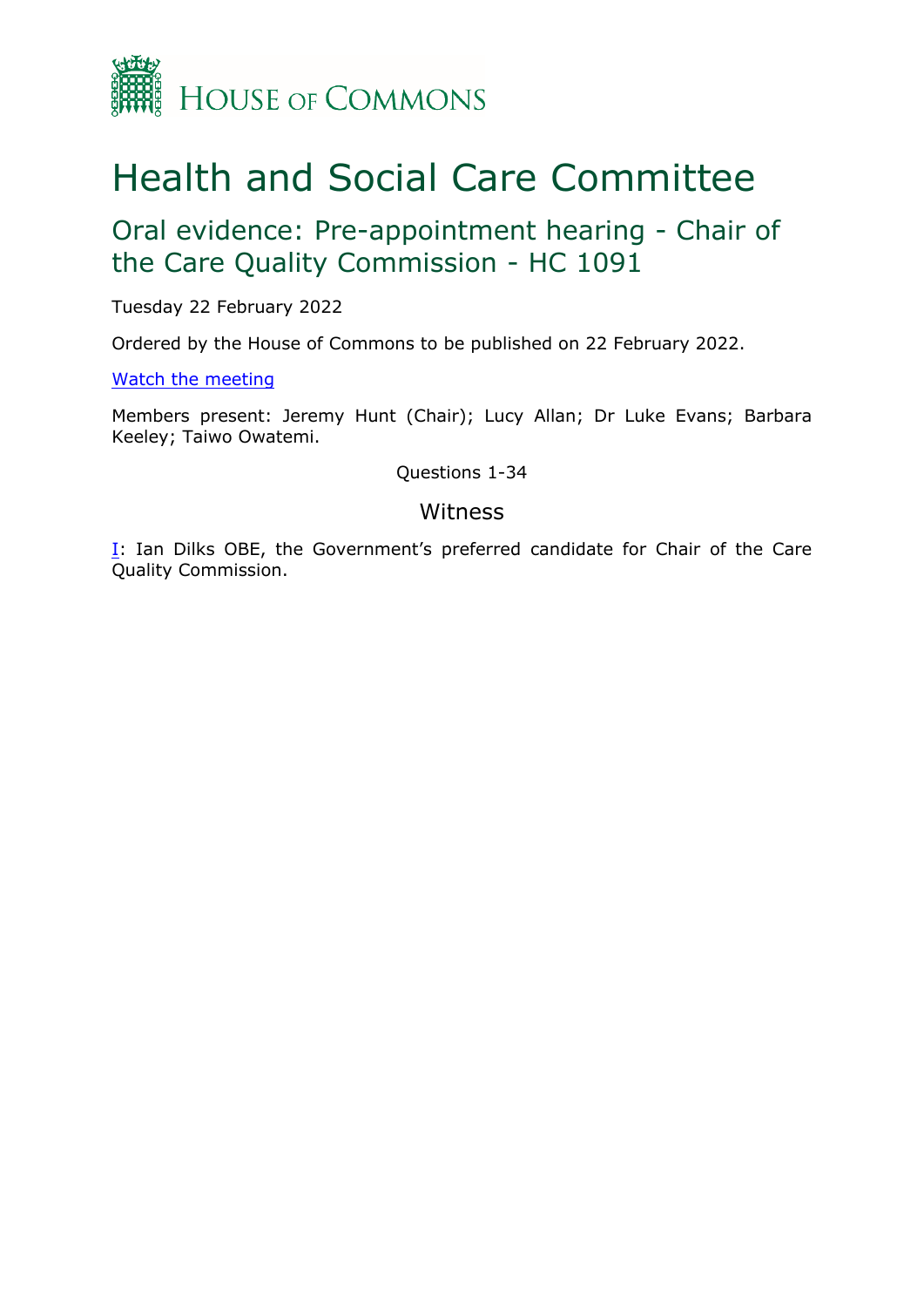

## <span id="page-1-0"></span>Examination of witness

Witness: Ian Dilks.

Q1 **Chair:** Good morning and welcome to the Health and Social Care Select Committee's pre-appointment hearing with the Government's preferred candidate to be the new chair of the Care Quality Commission, Ian Dilks. Thank you very much for being with us this morning, Ian. I think you are the first ever witness to give evidence when they actually have covid, although you do not look too bad on it. We appreciate your joining us. Can you start by explaining why you applied for the role, and what particularly you want to bring to that very important position?

*Ian Dilks:* Thank you for inviting me and agreeing to do this on video given that I have covid.

There are two parts to your question, Chair—why do I want to do it and why I think that I would be a suitable candidate. Let me take the questions separately.

Without making too long a story of this, on why I want to do it you will have seen from the background papers that what I call my first career was in the private sector. I worked in PwC, initially in a variety of roles, and I was there until 2013. I tried to take a year out, and looked around for what to do. I was keen generally to find things where I could add value and use the benefit of my experience, but at the same time I enjoy a challenge, and I wanted a new one. To be honest, initially I was not thinking of the public sector, but somebody suggested to me that I really ought to consider it. If you don't mind, I will repeat what they said to me, which sounds a little bit pompous in a way. They pointed out that I am part of the golden generation; I do not come from a wealthy background, but I received a first-class education at the cost of the state, I went to a first-class university at the cost of the state, I have been lucky enough to have a career that has left me financially independent, and as the individual put it, "It's time to pay back and why don't you consider public service?", which I did. It was one of the better decisions I have made.

Chair, as you will probably recall, I applied for the chairmanship of what was then the NHS Litigation Authority, now NHS Resolution. I thoroughly enjoyed that role for a whole bunch of reasons, but including meeting that giving-back criteria—I hope you will accept that comment in the spirit in which it is intended. I finished there 14 months ago, so then the question was, "What do I do next?" Having enjoyed public service, I was quite keen to continue in that vein. I was looking for chair roles, and it made sense to me to see if I could find something suitable in the health sector. I had spent the best part of seven years enjoying my time in the NHS, enjoying what it stands for and accumulating knowledge. Frankly, it seemed a real shame from my point of view not to find a way of using that knowledge for the benefit of society more generally.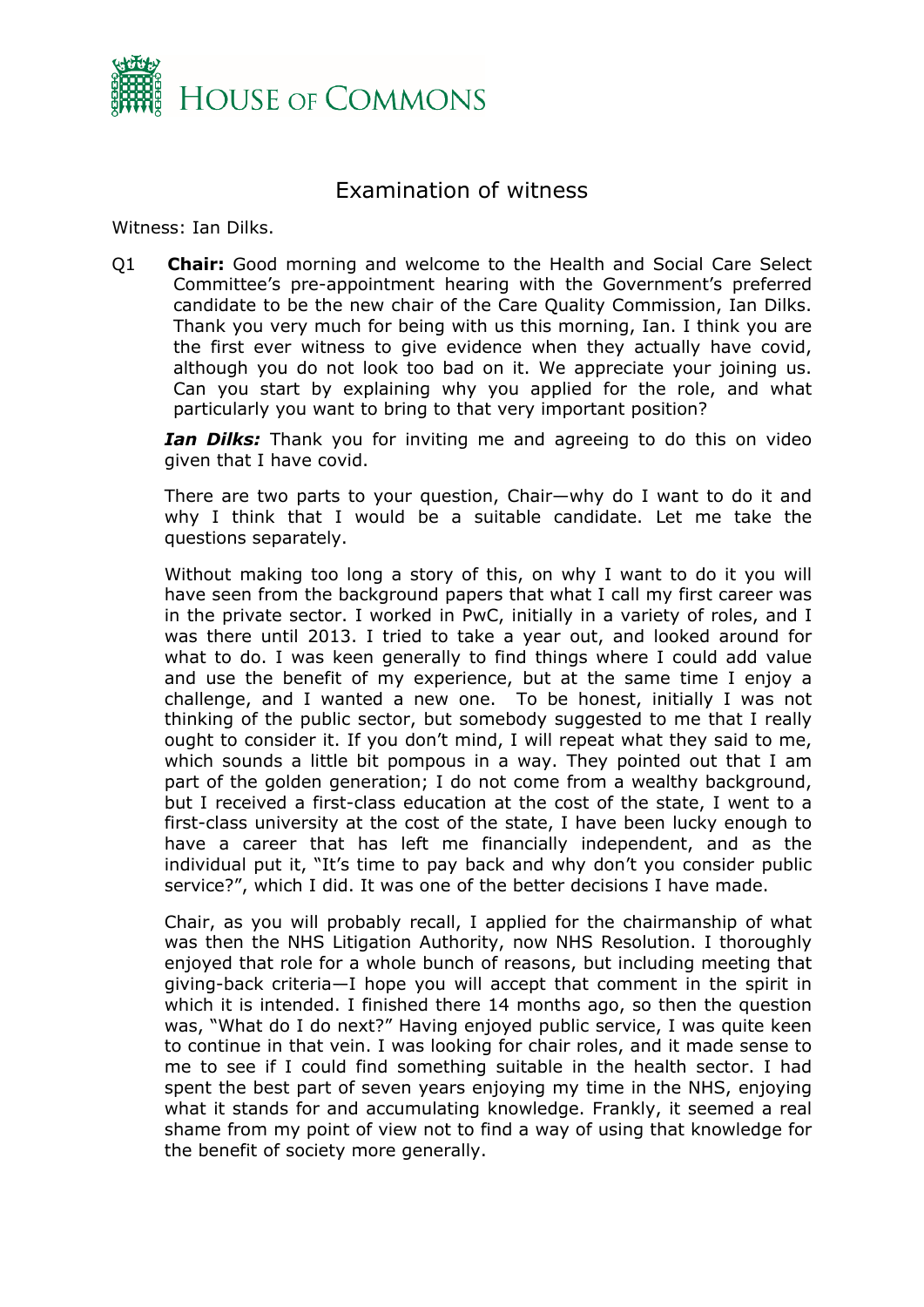

I noticed that the CQC chair role was vacant—I can say more about that later if you wish—and in truth I did think very carefully about whether to apply. I took soundings from a number of people who knew me and knew the CQC and the health and care systems. I sought their views and got very positive feedback that it was something to which my skills were well suited and that I should apply. I hope that that gives you a feel for why I chose to apply.

As to what I would bring, I have sort of touched on that, but I believe that my experience before NHS Resolution, and particularly since, has given me an understanding of the workings of the health and care systems. I understand what an ALB is, and I know how to work with other bodies, the Department of Health and Social Care and Ministers. I believe that I did that successfully at NHS Resolution, and I am keen to have the opportunity to use that experience and skills with a new challenge. Does that answer your question?

Q2 **Chair:** Yes. One of the most important changes that you made while I was Health Secretary, and I think with some encouragement from me, was to focus NHS Resolution on patient safety, and to focus the litigation authority, as it was originally, on the fundamental point that the best way to reduce the cost to the state of compensation was to reduce the incidence of harm in the first place. I think NHS Resolution made some very important steps in that direction, but the CQC is also central to improving patient safety, particularly through the transparency that it brings. What lessons have you learned from your time at NHS Resolution, in dealing with some of the terrible injustices that occur when things go wrong in the NHS, that you can bring to the CQC?

*Ian Dilks:* First, I just want to confirm the premise of your question, Chairman. One of the key changes we tried to bring about at what is now NHS Resolution was that focus on patient safety—something that you championed continually when you were the Secretary of State. One of the reasons I was interested in the CQC role was that I could see there were certain parallels between starting off with one role, whether paying claims or regulation, but then seeking to use that knowledge to improve the experience for patients and service users, which is key.

To your question specifically, it is difficult to point to one specific thing, but I am not sure, and this is my personal opinion, that the system is good at learning. One might say, "Why does Resolution"—or indeed the CQC— "have to do some of the things it is doing?" but the system needs some help and encouragement to understand what has gone wrong when you have an outcome that is not correct and how to encourage or support the system to do things better next time. At NHS Resolution, as you probably know, we sought first to identify, through a series of means, what was causing the problems. We worked with others in the system to share that knowledge and to try to work up collective solutions.

A chief executive of a hospital once said to me, "Ian, you need to understand that one of the problems with my job is that patient safety is a very crowded field", in that there are lots of people with views on it. We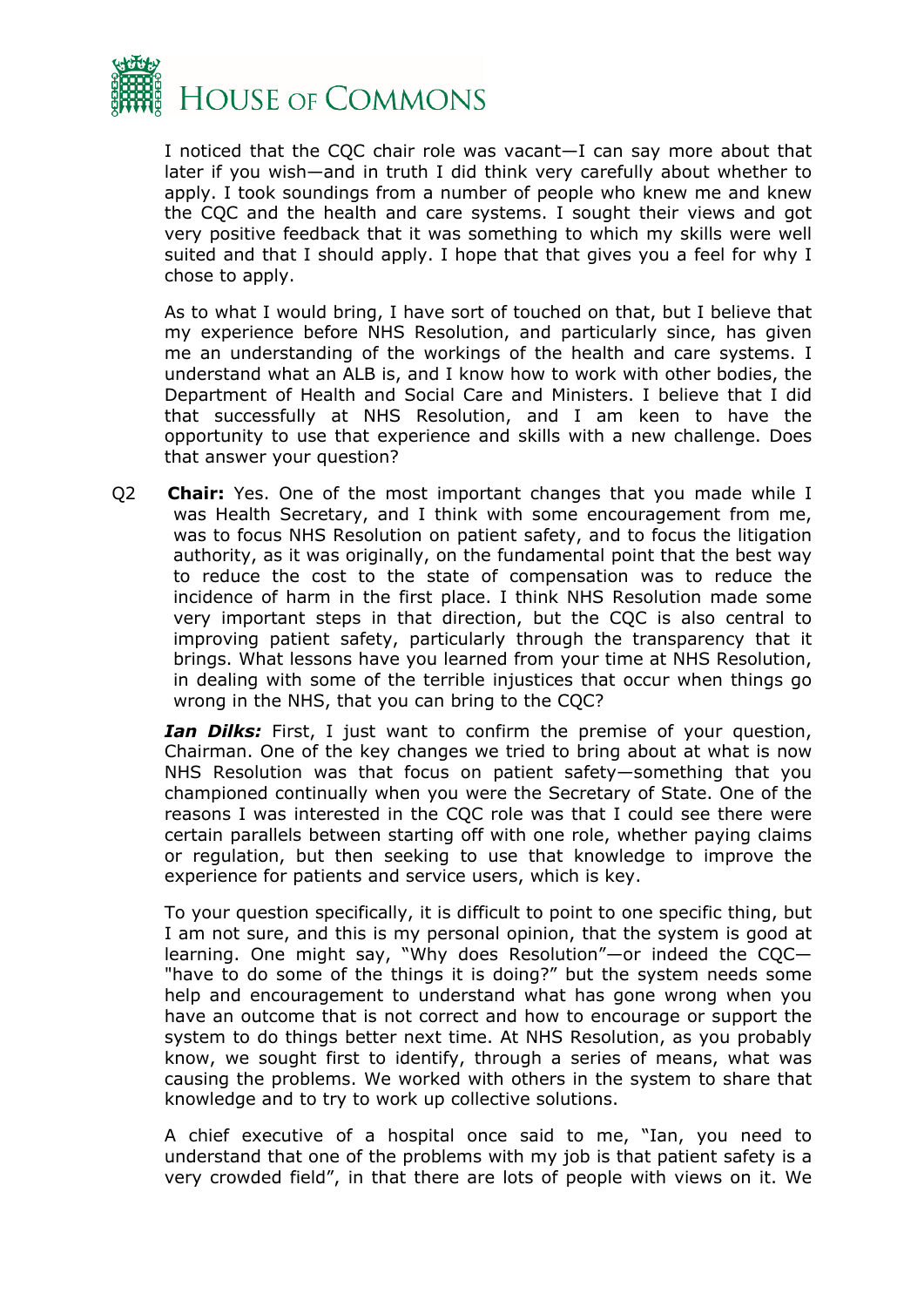

really did not think that NHS Resolution coming up with its own ideas of what should be done was helpful, so we worked closely with bodies like the GMC on the one hand, and NHS Improvement and NHS England on the other, to refine our views and thinking, and worked with them to put that information back into the system. We also used our soft power—if I can use that phrase—where we could, to encourage different behaviour. Again, you will know that in maternity, we tried to provide incentives, provided the board formally reviewed and signed off on their adherence to the national safety standards that were being developed. That is what we did at Resolution. I think there are parallels here with the CQC.

The CQC is in a unique position to form a view, not just at an entity level but across the system, on what may or may not be working. I think it is therefore able to identify good practice. It would be important to collaborate with others in the system, particularly at this time of significant change— such as the mergers that are going on—to work out the best things that could be done, and then to collaborate with others so that people in the field get, as I call it, "one version of the truth" in what should be done.

The soft power available may be slightly different in the CQC. That is something I am not currently close to, but I hope that if the CQC has a respected voice on what works, that would be listened to. All of that will be particularly important with the new ICSs, given that these are new and inevitably some, when established, will work better than others.

Q3 **Chair:** Let me ask you about that, and then I will hand over to some of my colleagues. When you became chair of the then NHS Litigation Authority in 2014, that was the year that the CQC, or we, became the first healthcare system in the world to Ofsted-rate our hospitals with "outstanding", "good", "requires improvement" and "inadequate". That proved to be a big change, which I think most people would say has stood the test of time.

Under your leadership—assuming you take up this role—the CQC, or we, will become the first healthcare system in the world to do the same thing for entire geographical regions of health systems. What lessons have you learned, in terms of your background reading around this subject and your earlier experience, to make the Ofsted rating of ICSs a success?

*Ian Dilks:* Obviously, it is early days. The CQC does not currently have a method of rating ISCs. That is one of the things I identified that I would make a key priority for the CQC over the next year or so, were I to be appointed.

If there is one key lesson it is that it is necessary to work with others, in collaboration, in the development of what good looks like and the standards. That does not mean to say that you should not ultimately be the expert and have the courage of your convictions to rate as you see fit, but I do not think it is up to the CQC to sit in an ivory tower and dream up what it thinks good looks like.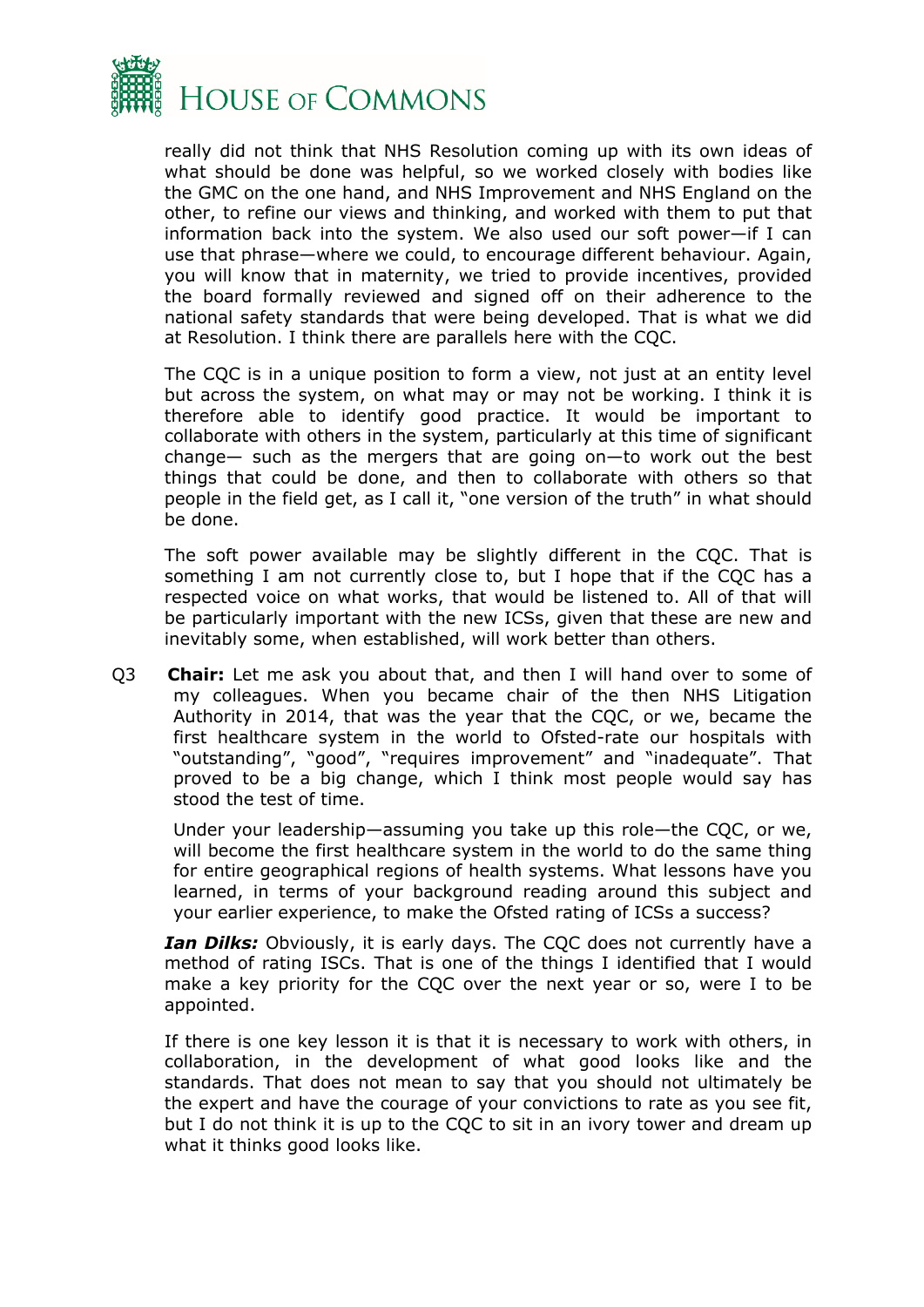

It is really important to listen to others and get the experience of others. That will have two objectives. One is to inform what good outcomes for patients and users are, because, ultimately, that is what we are talking about. It is not an internal metric; it is what is good for patients and users. It would result in a better quality system and, crucially, work towards gaining the support of users when ratings are actually given. It will not be in anybody's interests if the CQC comes up with a whole bunch of ratings, and ICSs say, "Well, I don't know how you got there. Why did you do it that way?" Involving all the relevant parties in the development process, so that what emerges has a high degree of acceptance as an appropriate way to rate, will be quite important to the success.

As I mentioned a moment ago, I think the CQC has an important role in identifying good practice, helping to share that and helping these new bodies to develop. Obviously, there will be greater acceptance of what good looks like if it is obvious that the CQC is engaged with people in the development of those new standards.

Q4 **Chair:** One last question on that point, because it is very important. If you asked Mike Richards, who was the first chief inspector of hospitals, what was the most important reason for the success of the programme he set up he would probably say—I don't want to put words in his mouth—that when he rated a hospital as "outstanding" or "inadequate" he was generally making comments that the users of that hospital—the patients who used that hospital—recognised as truthful and accurate; that there wasn't a disconnect between what the public felt and what he was saying as the country's first chief inspector of hospitals.

To do that, he had to set up the system and the weighting of the system so that it reflected what the public really cared about—how long they had to wait to get care, whether the care was safe, of high quality and compassionate, and all those things. Will you be willing to resist pressure from NHS England and the Department of Health and Social Care to weight the way you rate ICSs on the basis of their internal targets, which are the things that matter most to them, and make sure sufficient weighting is given to what the public really care about, which is the safety and quality of care?

*Ian Dilks:* The short answer is yes, but you probably expect me to elaborate, Chair.

I think that is why bodies are set up as ALBs. It is important that the chair, in particular, and the board of those bodies take that responsibility seriously, so it is established under laws set by Parliament, to whom it is ultimately accountable, but with a clear remit to do the right thing for the patients and users of the system.

In my limited engagement with CQC so far—you will appreciate it is very limited—I get the impression that they take that responsibility seriously. Certainly, as chair of the board, I would see getting that balance right as one of the most important responsibilities of the board over the next year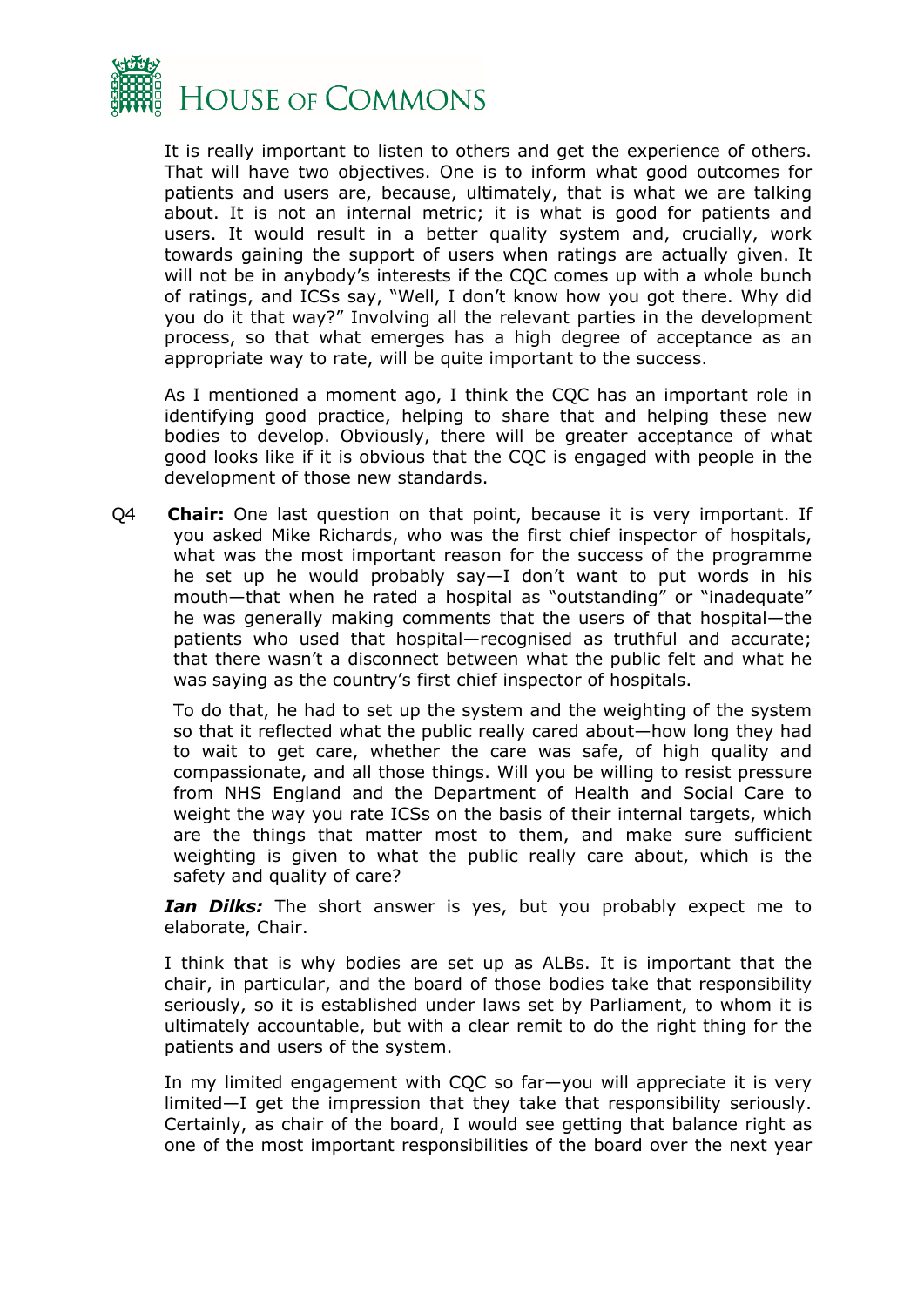

or so. It is an important responsibility now to rate existing providers, but it will be crucially important in rating the new ICSs.

Apart from the matter of technical responsibilities, why wouldn't we do that? Well, however ICSs are rated, if in a couple of years' time people simply do not recognise or believe the ratings that are given, I do not think that would be in anybody's interests. I think it is important that an outcome of this is that people recognise and respect the ratings that are given.

Q5 **Lucy Allan:** I declare an interest, in that I worked at PricewaterhouseCoopers for 10 years during the period in which Mr Dilks was a partner.

Good morning, and thank you for coming to speak to us today. One of the key criteria in this role is about leading reform and transformation, and in the NHS cultural change is clearly something that is very difficult to deliver. I wonder if you could tell us a bit more about your experience of effecting cultural change and, in particular, if you could reference how you would hope to make the NHS more accountable to the people it serves.

*Ian Dilks:* It is an excellent—and very big—question. Multiple books have been written on cultural change, and I can only give you some personal views or experience here. A critical part, or an important starting platform, is to make sure that people understand what it is that you are trying to do. It is great if people agree with what you are trying to do, but when effecting cultural change, not everybody will agree with the direction of travel—that is inevitable. However, if people understand the vision and what you are trying to do, that is important: it is probably a prerequisite for successful change thereafter.

In order then to implement it, a number of things are really quite important. Good communications are essential, so that people know what is going on. Consistency is important. If you are trying to effect change, nothing is worse than people perceiving that you are chopping and changing in what you are trying to do. It is also important to develop a clear message that people understand—and hopefully agree with, but even if they do not, that they understand—and articulate that in a way that people understand, in the sense of "What does this mean for me?" Not just, "How am I going to shuffle the deckchairs in an organisation?" but "What will life look like for me if we bring about this change?"

As I say, consistency of purpose and communication to people so that they understand are all pretty key. I also think, if we are talking about change inside the CQC, that the board plays an important role—particularly the chair, who is more visible than the others—but it is important that people walk the talk. If you are going to make commitments to do things, they have to be done in such a way that people can see that the leadership has embraced them, as opposed to merely introducing something that has an impact on everyone else.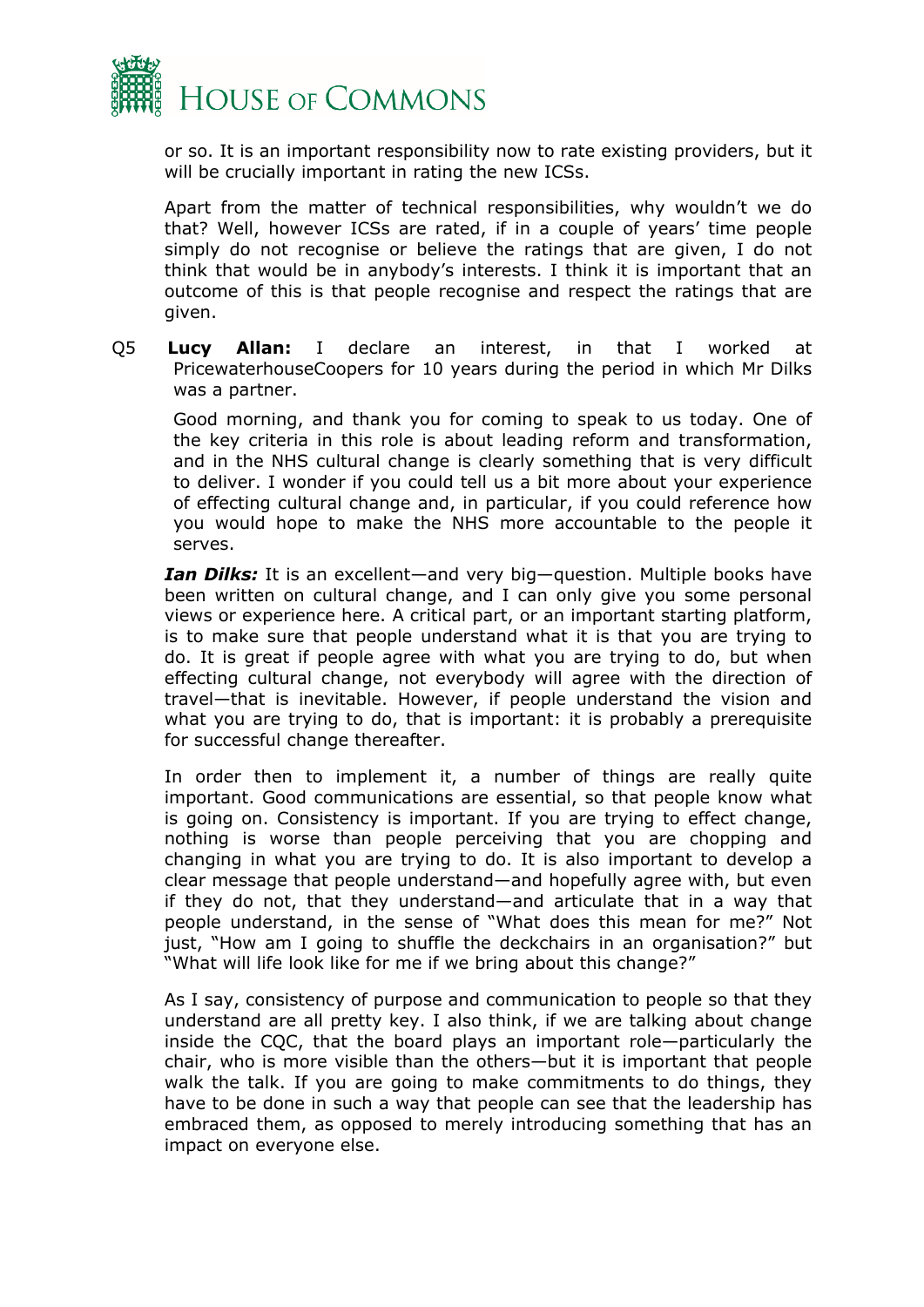

I suppose the last thing I would say —trying to keep the answer brief—is that it is quite important to have good feedback mechanisms, so that you know whether or not your aims are being achieved. I put those into two categories: the right governance in the organisation would be essential, and by that, I particularly mean that the executive should have methods to do the measurement, and the board should have oversight and the NEDs should hold the executive to account to make sure that is happening properly. Personally, I have always been a big fan of informal techniques as well, by which I mean as much personal contact as possible with people at all levels, so that you hear things first hand rather than just through the formal channels. However, that is just a matter of personal style.

I have focused mainly on change inside the organisation there. Does that answer your question?

Q6 **Lucy Allan:** Yes, absolutely. The only point I could press you on is around accountability, and how you would bring your private sector experience to the role to ensure increased accountability to patients—to people who are served—rather than to some obscure body somewhere else in Whitehall.

*Ian Dilks:* I believe that in my response to the pre-application questionnaire, I used the term "governance" a few times. I do think it is important that governance is right in an organisation. I think that is about making sure that the governance in a changing organisation, sitting in a changing environment, is correct. That would be something to look at. The key point about governance, for me, is that people understand what it is they are accountable for, so you don't have gaps in accountability and, as far as possible, there is a single point of accountability to get something done. Single-point accountability isn't always possible, but it has the benefit that, when somebody wakes up in the morning, they know that they have to do something, as opposed to, "Well, maybe I could rely on my colleague to do something."

From the point of view of the board, to pick up the last bit of your question, I think that if one is looking to effect change, one will want information at the board level—performance indicators, or whatever you want to call them—to measure what is happening. However, it is important that, wherever possible, those are externally focused, as opposed to internally focused.

That picks up your point about why we are doing this: it is to produce a better outcome for patients and users of the system, not merely to be able to say that we've just implemented this new system or sent so many people on a training course, or whatever. Those may be indicators that we're doing the right sort of thing but, ultimately, what you want to measure is the impact on people outside.

My background is in professional services, as you said, and that impact had to be bread and butter to us because, at the end of the week, month or year, we got paid what clients paid us. Therefore, there was an unremitting focus on clients—what they said, and how they valued us. If they didn't value us, they went somewhere else. My whole history—much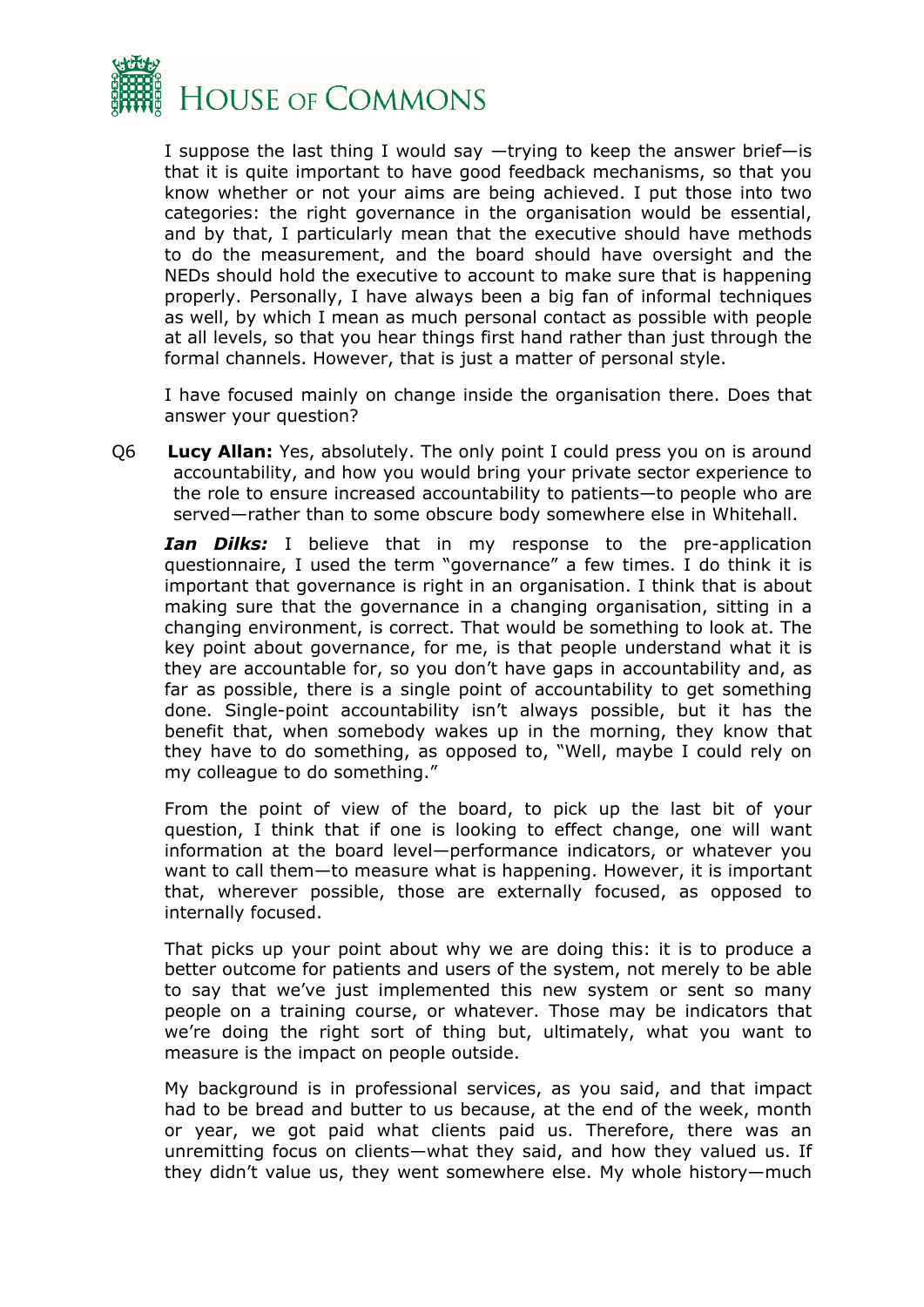

of my work was on the markets angle, if you like, of the firm—was being very conscious of how others viewed us and whether we were delivering what they wanted. I am sure that if my colleagues in NHS Resolution were here, they would say that they often heard me use the phrase, "Put yourself in the other person's shoes"—so what does it look like to the person outside the organisation?

**Lucy Allan:** Thank you. The key point that I am picking up here is that patients are clients of the NHS. I am very pleased to hear you say that.

*Ian Dilks:* Patients and service users in social care, yes.

Q7 **Barbara Keeley:** You said in your response to the questionnaire that you are familiar with the health provider landscape but less familiar with the social care provider landscape. What is your knowledge of social care?

*Ian Dilks:* Well, it is pretty much as I said. I have not worked in the social care system, but that said, it is a very fragmented system in any event. The healthcare is dominated by the public sector—the NHS—and it has a framework and a number of bodies that I am used to working with, which I can relate to get things done.

One of the challenges of social care is that it is fragmented. The provision is largely dominated by private enterprise. Indeed, I believe that roughly 50% of the spend on social care actually comes from private money rather than the state, so the whole dynamics are very different.

Of course, like everybody, I know people who have used social care. I certainly wouldn't want to claim a whole load of knowledge from my family, but I think you do absorb that knowledge. As I said in the document, I have a daughter who is a social worker, and another who deals with children with learning difficulties, particularly autism—I may wish to come back to that, depending on questions. Even just through talking to them, I think I have a pretty good feel for what—certainly to the disadvantaged in society—the users of social care can look like.

In addition to saying that social care is fragmented, I would also pick up on the point that the bulk of it is provided by private enterprise. That is my background; I am used to working with it, and I do understand the way that private organisations do things. I've been lucky enough not to have personally been in need of social care, but I think that, just as a member of society, I have a sense of what it is like to be a user, and I also think I have a good understanding of the dynamics affecting the bulk of the providers of social care.

Q8 **Barbara Keeley:** Let me mention a couple of things that I think are issues for the CQC in social care. One intractable issue in social care is the scandalous issue of the detention of over 2,000 autistic people and people with learning difficulties in hospital in-patient units, many of which become ranked as "inadequate" or "requiring improvement". We see scandals in the press from time to time about these issues.

Another issue is the persistence of care quality issues in care providers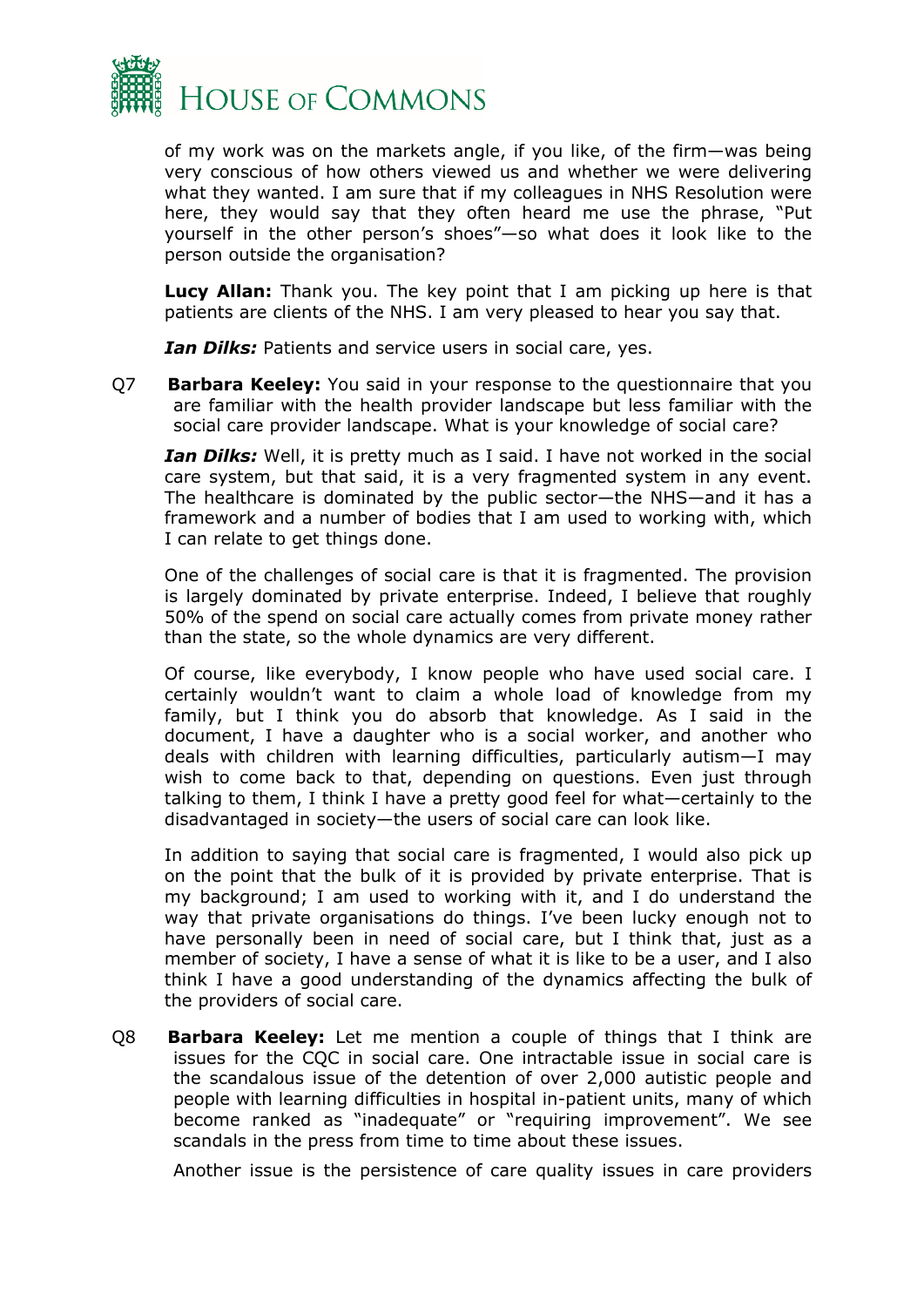

that are ranked "inadequate". Currently 284 services are ranked "inadequate" and 3,271—14% of the total—are ranked as "requires improvement". There has been an issue over the last number of years of those providers just not improving.

Given that the role of the chair of the CQC is to envisage and rank key political and strategic priorities for discussion, are you concerned as we discuss this about that lack of knowledge of social care, given what a large part of the work of the CQC it represents?

*Ian Dilks:* I identified in my earlier response that, in terms of areas where I would need to invest my time to learn more, this would be one of them. I would not have done that if felt I had absolutely nothing to learn. But I do not believe that, given the nature of the social care system that I described earlier, a lack of knowledge is an impediment to doing the role. At the end of the day, the board's role and the chair's role is one of governance and oversight. The board has bright people on it. They can learn very quickly the dynamics from the executive, who do understand the detail on the ground, so I don't perceive it as a critical gap.

To your point on ranking strategic priorities, again, I have to say I am not in post and it is up to you whether I am, but I absolutely would see that addressing society's concern about some of these things is very important. One of the things I look forward to learning more about is the role of ICSs in all this. If you will bear with me, can I give a one-minute anecdote about why I think the role of ICSs is important, based on the experience of one of my daughters?

**Chair:** Why what is important?

*Ian Dilks:* I want to give the example of what one of my daughters does to illustrate why I think ICSs can be so important to solving some of these problems.

**Chair:** By all means, can I let Barbara finish on social care first and then we will come to that, because I think both are important.

Q9 **Barbara Keeley:** I don't think discussing here the role of ICSs in response to the questions I have just put is very helpful, because there is still concern about how the social care sector will be represented on ICSs.

I wanted to make a final point. You said in your responses on the reputation of the CQC that you felt it was generally good, particularly among those who are more familiar with what it does. I picked up the sense from what you said that you could see that there had been highprofile perceived failings in the past, but that the organisation had changed. It was almost as if it had swept past that.

In my experience a small but significant group do not believe that about the CQC. They tend to be the families of those with experience of detention in those failing units. I think it is important to see that there is still an issue and that we have not swept past it. I think it is very important for the chair of the CQC to be understanding of the fact that, where there have been those issues, we do not just assume that we are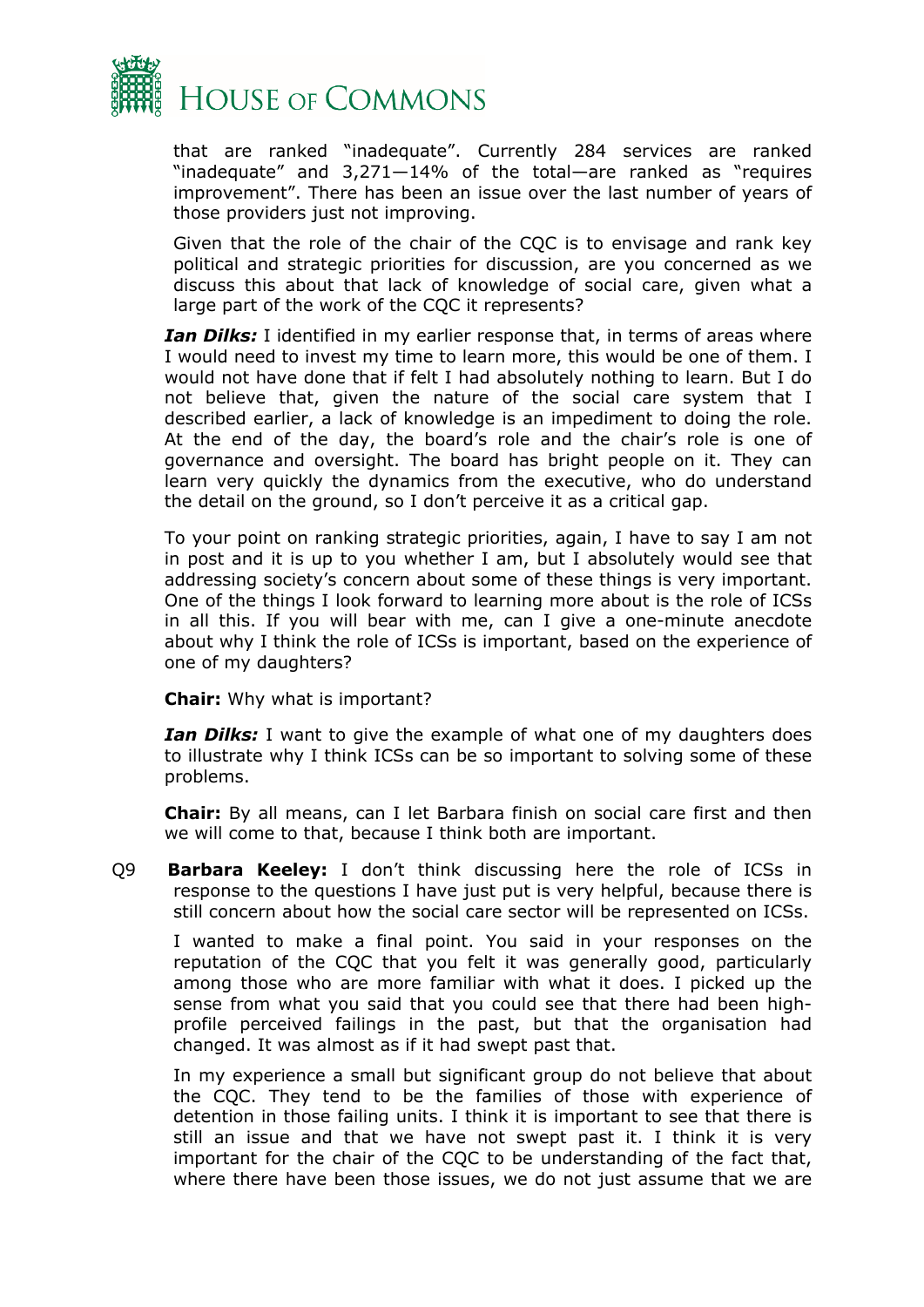

past them and that there is no problem. There are persistent issues that will need addressing from time to time.

I know that this is a detailed matter, but it is important for the chair role to understand that. I hope that will be something that plays out, because it would not be good for us to accept that the CQC's reputation is generally good among those who are familiar with what it does. Some people are familiar with what CQC does and do not accept at all that its reputation is good, and I think that the chair will have a role in changing that.

*Ian Dilks:* I note the point. Thank you very much for making it.

Q10 **Chair:** Thank you. Ian, did you want to come in with the point that you were going to make about ICSs and your daughter's work?

*Ian Dilks:* It was meant to be relevant to the last point, but if I may I will make it anyway. I think it is an interesting story. My eldest daughter specialises in dealing with children with autism. She is no longer, but she was, a doctor in the NHS, and although her role was technically dealing with children, the real measure of success was enabling the families to understand the challenges and how to deal them, and for the children to live with their families. It cost the NHS to do that, but it was a good outcome. In the event of a failure, children go into local authority care, which as you know can cost thousands of pounds a week. The area that she worked in, a borough in west London, had the wisdom to say, "If we paid for this unit"—which my daughter was involved in—"it would save us a huge amount of money because we would no longer have to take these children into care."

So the local authority social care people and the NHS team co-located, worked closely together, and it was a win-win-win. It didn't cost extra money; it actually saved money, but more children ended up staying at home. The local authority saved money, and the NHS costs of running the unit were reimbursed by the local authority. I know that is only one example, but I think it is a great example of how the ICSs have the opportunity, through better collaboration and working together, to have a considerable benefit on some of the vulnerable in society, and not at additional cost but actually saving money.

Q11 **Chair:** I am going to bring in my colleague Luke Evans and, if she wants to come in, Taiwo Owatemi, but first I want to, if I may, go back briefly to the point that Barbara made. I would perhaps put it slightly differently to Barbara, but she makes a very important point. With the new inspection systems that are being set up for hospitals, GP surgeries and adult social care, they fared slightly differently, I think it is fair to say, and I would say the one that has been the most obvious success has been the hospitals inspection regime. The main reason was that it was very thorough; the CQC sends 50 inspectors for three days, and they do a more thorough inspection, certainly than any country that I have come across. The GP one, and the care home side, was more difficult because you are sending perhaps one inspector for one day, and it is very hard to get a very accurate picture of what is going on.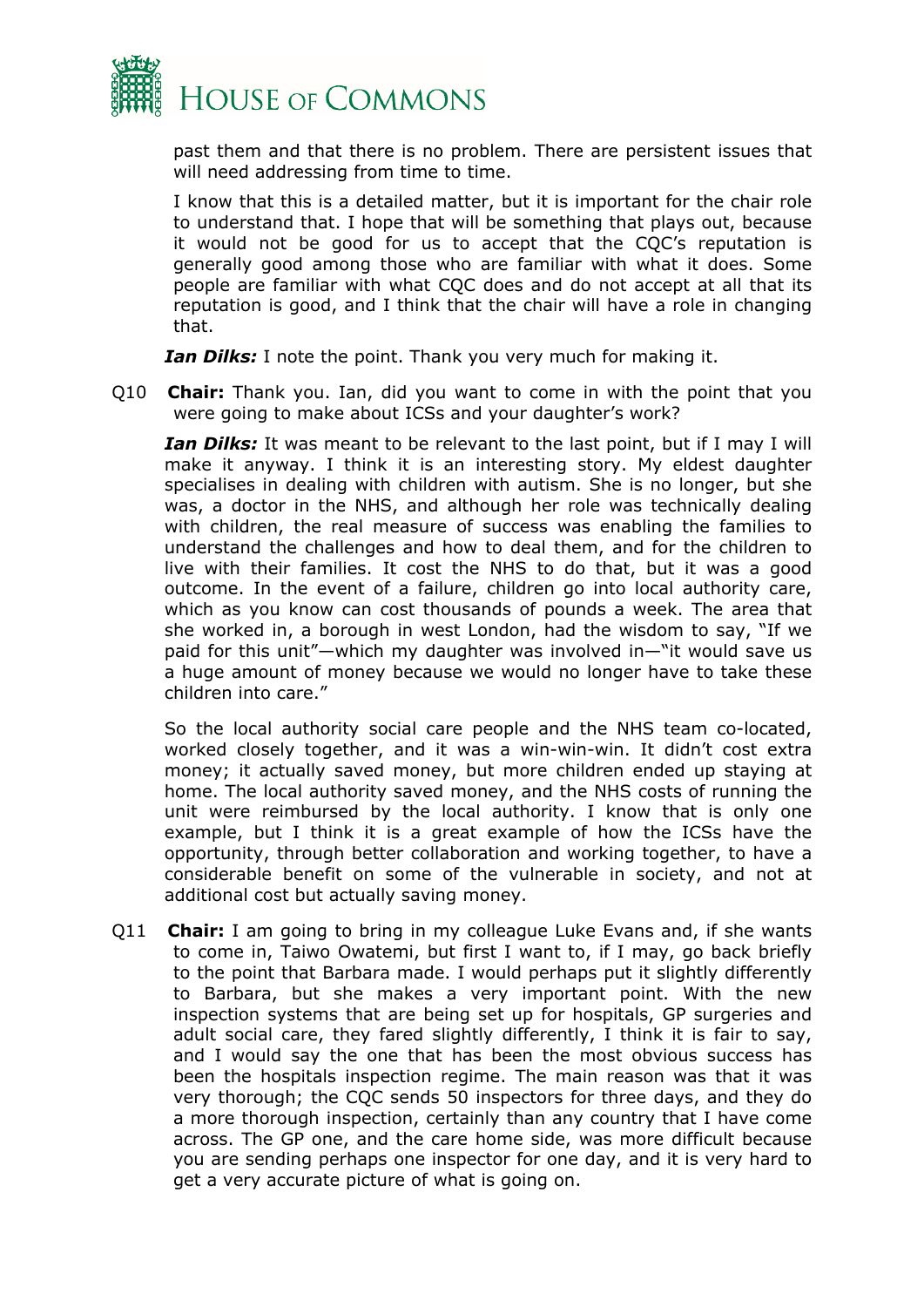

One of the things we hope you would come back to when you come before the Committee in the future is the consistency across what the CQC offers and how you would deal with some of those issues. Sometimes an inspector can go for a short period of time and can make a snap judgment that does not have the widespread respect that I think generally the hospital inspections have had. Do you understand why I make that point?

*Ian Dilks:* I do entirely. I don't want to go into too much detail, because I could sound defensive when I don't have the facts, but I can see that there are something like 26,000 individual care homes and some of those are very small, so there is a limit to what one can do quite so quickly, but that is not to say that one doesn't try. That is a challenge, and one either finds a better way of doing things or at least identifies what some of those challenges are and sees what can be done about them.

Clearly, one of the major thrusts of the new strategy of the CQC is to be much more risk-based in its approach, and if there are parts of the system that are perpetually failing—which is the point that your colleague made a moment ago—then it would seem to me that common sense would say that the risk systems would flag those up as things that need dealing with as a matter of priority.

The other thing that I have picked up in my very early discussions so far— I touched on this earlier—is that in the NHS there is a framework that does mean that you can call on resources to fix a problem if there is one, and clearly we don't have that sort of framework in this very diverse care landscape.

Q12 **Chair:** I understand that, but I think I have a concern about the changes that the CQC is proposing. In fact, yesterday, there was a story in the *Health Service Journal* that one in five CQC employees are unhappy about the changes that are being made at the moment, and it really relates to the history. The current inspection regime was set up to replace what the CQC did before, which was a largely paper-based system. People used to complain, for example, with care homes that the CQC inspector would arrive at a care home and would just sit in the office at the back, going through paperwork for 24 hours.

The new system that was set up was explicitly designed to use people's judgment and to ask inspectors to walk around a care home, to use what the first inspector of adult social care called the smell test—you know, "Is this somewhere I would like my mum and dad to go?" I hope you will guard against moving away from using human judgment as to whether a place is working or not, because when people talk about moving to targeted inspections, it sounds very logical, but what you can end up with is a tick-box exercise. I do not have the knowledge either as to whether that is actually what is happening or not, but I would hope that, with your fresh pair of eyes, you will guard vigorously against that.

*Ian Dilks:* I also believe that that is not the intention, but I have taken note of the comments. Thank you.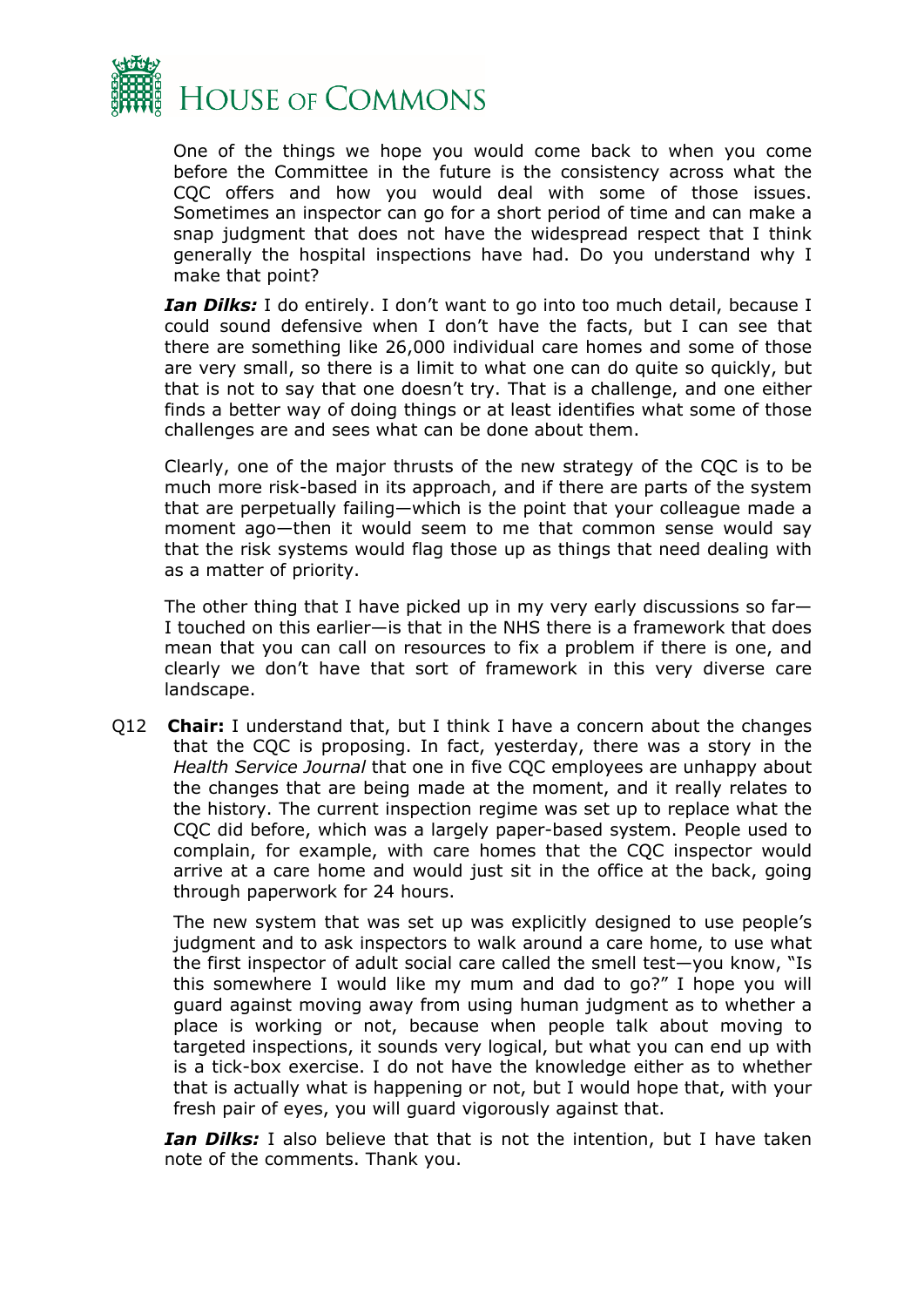

Q13 **Dr Evans:** Ian, to follow up from Lucy's questions, do you see yourself as a continuity leader or as a disruptor and an agitator leader, given your role in the CQC?

*Ian Dilks:* Gosh, that is a very good question. This is going to sound like hedging bets: I would say elements of both. In many of the roles I have had over the last 20 years, I have brought about change—that has been the attraction of the roles—and clearly, when I went into NHSLA, there was an expectation that change was needed. What I oversaw may not have been quite what was expected, but that was required, and in my career search, as I said right at the outset, I have been interested in new challenges—I think, by nature, more of a disruptor than continuity.

On the other hand, the CQC has already put forward an ambitious new strategy that will be a challenge to implement in any event, but particularly over a period when everything is being disrupted by covid. I certainly would not want the Committee or anyone to think that "disruption" means that I would see myself coming in, throwing out a strategy and starting all over again—far from it. I saw this role as associating with an ambitious new strategy that will mean a lot of change—that was the attraction of the role—but recognising that for something that ambitious, life will never be as simple as one might wish it to be when the strategy was approved.

At the same time, though, I think there are benefits—and it gives a platform to do that—from the fact that I do not have to go through the learning curve of understanding the workings of a big chunk of the system: what an ALB means, how to work with the Department. I think I have a good understanding of how to do that, so to that extent, it would be something of a continuity.

Q14 **Dr Evans:** Can I pick that up, then? This role is an independent regulator. How do you see that interaction? Do you feel that you have the ability to stand up to Government and the Department, but also, given the fact that you have worked for years in the NHS, how are you going to guard against groupthink?

*Ian Dilks:* On your first point, I said in my pre-responses that one of the strengths of the system that seems to have evolved is choosing people who have a background of working at senior levels, but are not dependent upon the role or the support of Ministers for anything they wish to do in the future, automatically gives a degree of independence. Certainly, the feedback I got from my previous role is that I demonstrated an appropriate degree of independence: where it was essential that we did things as we saw right, we did, but at the same time working in a collaborative way. We are all on the same side here, ultimately. We all want to see better-quality care for the populace of the UK, or specifically England. I believe that my background and my experience demonstrate an ability to operate independently. I am not beholden to anybody.

Q15 **Dr Evans:** Can I pick up on your CV? It says you worked for NHS Resolution from 2014 to December 2020. What have you been doing this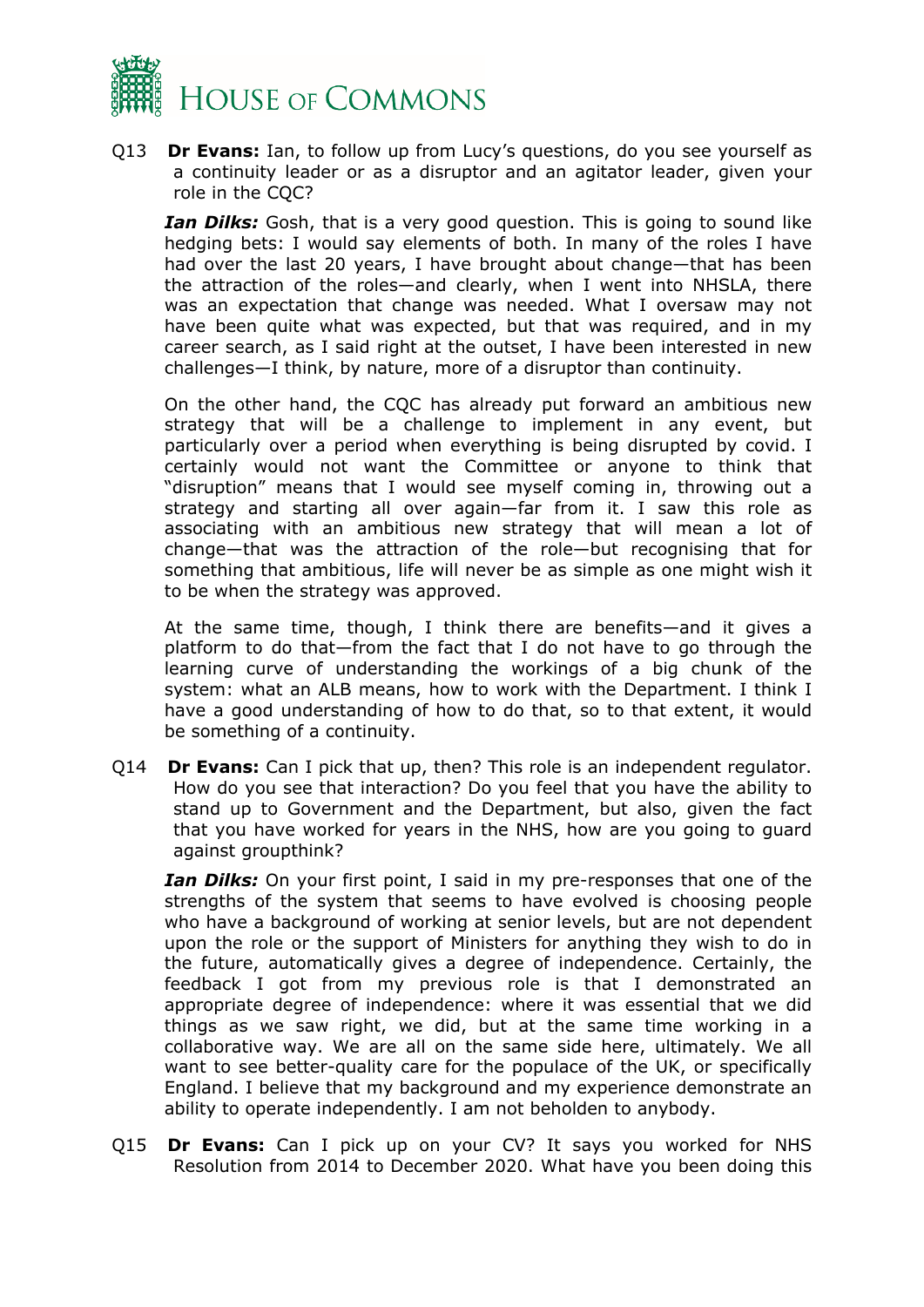

past year?

*Ian Dilks:* My main other commitment is that I am on the board of Royal London insurance. That was a role I took on about six months after I joined NHS Resolution. Under the City code, that is a nine-year term, so that runs until November 2023.

Q16 **Dr Evans:** Do you see that as a conflict of interest in the role you are doing, given the fact that you are presiding over the reviews and standards within the NHS and the care system when there is an insurance base behind it?

*Ian Dilks:* The short answer is no, I don't. I obviously did consider that, and it wasn't a conflict before. I can honestly say that there wasn't a single example of something that appeared to be a conflict. Having talked about it with colleagues at Royal London and with the Department of Health and Social Care, we couldn't see why it would be a conflict. There really isn't insurance sitting behind the system as a whole, and certainly with this role as an independent regulator there is currently no contact between the activities of Royal London and the NHS or the CQC.

Q17 **Dr Evans:** Thank you. One final question. We have talked a little bit about the Government, the Department, and we have talked about the patients. One thing we haven't talked about is the staff and organisations that go through CQC. What would you expect them to feel when they go through CQC?

I appreciate that it's not your role to determine exactly what that looks like, but generally, as leadership—when CQC first came in, it was a very scary, laborious thing for clinicians on the ground. I think that has somewhat worn away, but we have also heard from my colleague Barbara that there are some concerns about what the perception of being reviewed is.

What would you like staff to be able to go away and deal with when one of your inspectors walks in to look at that GP surgery, care home or hospital?

*Ian Dilks:* The situation you have described with regulators is not unique to the CQC. I have been regulated the whole of my career, both as an individual and within a firm, and continue to be regulated at Royal London. Without wishing to be flippant, I don't think there are many people in the world who get up in the morning and say, "Yippee, I'm being visited by my regulator today!" That's just the way it is.

Specifically to your question, it touches on the point I made earlier on. I think that if there was an understanding of what the inspection involves and what it is trying to achieve, that should go some way toward alleviating individuals' concern or anxiety. It is not easy or perfect, but we did have this to some extent in NHS Resolution—often part of the problem in dealing with clinical staff was that they had a misunderstanding of what our role was and how, in practice, we were much more there to help them as individuals to get to the bottom of things, not to be difficult.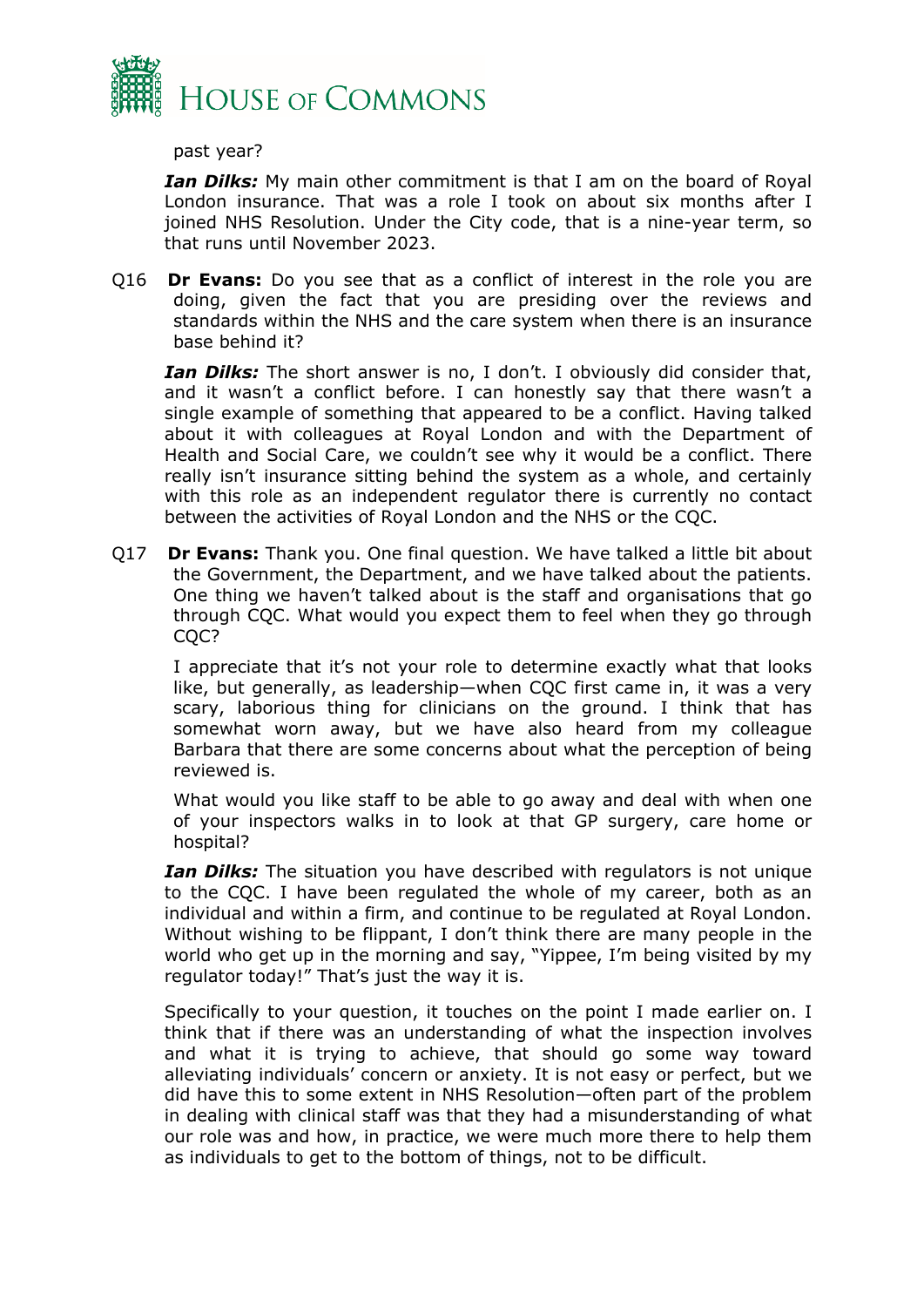

I think a lot can be done to better understanding as to what we are trying to achieve. We all know that clinical staff, NHS staff, go to work wanting to do the right thing by their customers, clients, or whoever. If they are not doing it, it is usually a systems issue rather than the motivation of individuals. If the outcome of a good inspection is to enable the participants in a care provider to get better care, then, providing you can explain that clearly, that ought to help people see the benefit of something being done.

So I think there are steps that can be taken. Good communication and education is a big chunk of it, but I think one has to accept that, at the end of the day, the human nature of not finding being regulated attractive is going to persist.

Q18 **Taiwo Owatemi:** To follow up on the Chair's question, can you provide reassurances that patient advocacy groups and families' input will be better listened to and acknowledged, particularly with regard to GP surgeries and care home inspections?

*Ian Dilks:* It's difficult to say much more than "yes", to be honest. I am not in post, I don't have the details, so I don't know the full implications of the answer I have given you, but I think it's the only right answer that I can give to that question the way you posed it.

Q19 **Taiwo Owatemi:** Thank you. Once you are in post, if approved, you will be able to come back to the Committee and tell us about the work you are doing to ensure that patients and families are at the centre of CQC inspections.

Moving on to staff morale, a recent CQC report showed that ethnic minority GPs felt that the CQC does not understand or appreciate the unique challenges that minority-led practices face. If you were to be approved today, how would you support CQC work to ensure inspections are carried out in a fair and equal way?

*Ian Dilks:* At this stage, I could only say that it clearly has been identified as an area of concern. You have rightly raised it, but it is out there as an issue now. It has to be addressed. I can think of a number of reasons why certain practices may feel that way. I suspect that, in practice, the situation will vary from one practice to another. There probably is not one simple answer that says, "Ah, the issue is always X or Y." Clearly, it is an issue that has to be addressed.

A couple of times during this discussion, we have touched on the CQC being respected for what it does—it is part of its licence to operate, if you like. If people continually say that there is something that is not necessarily being done right, I think that has to be looked at, and I would expect the board to ask the management what the issues are. That does not mean to say there are very simply solutions.

One of the challenges, it seems to me from the outside of the CQC, is how to reflect that balance of having a consistent method of rating. I do not think the public wants people to say, "This hospital or this GP surgery is